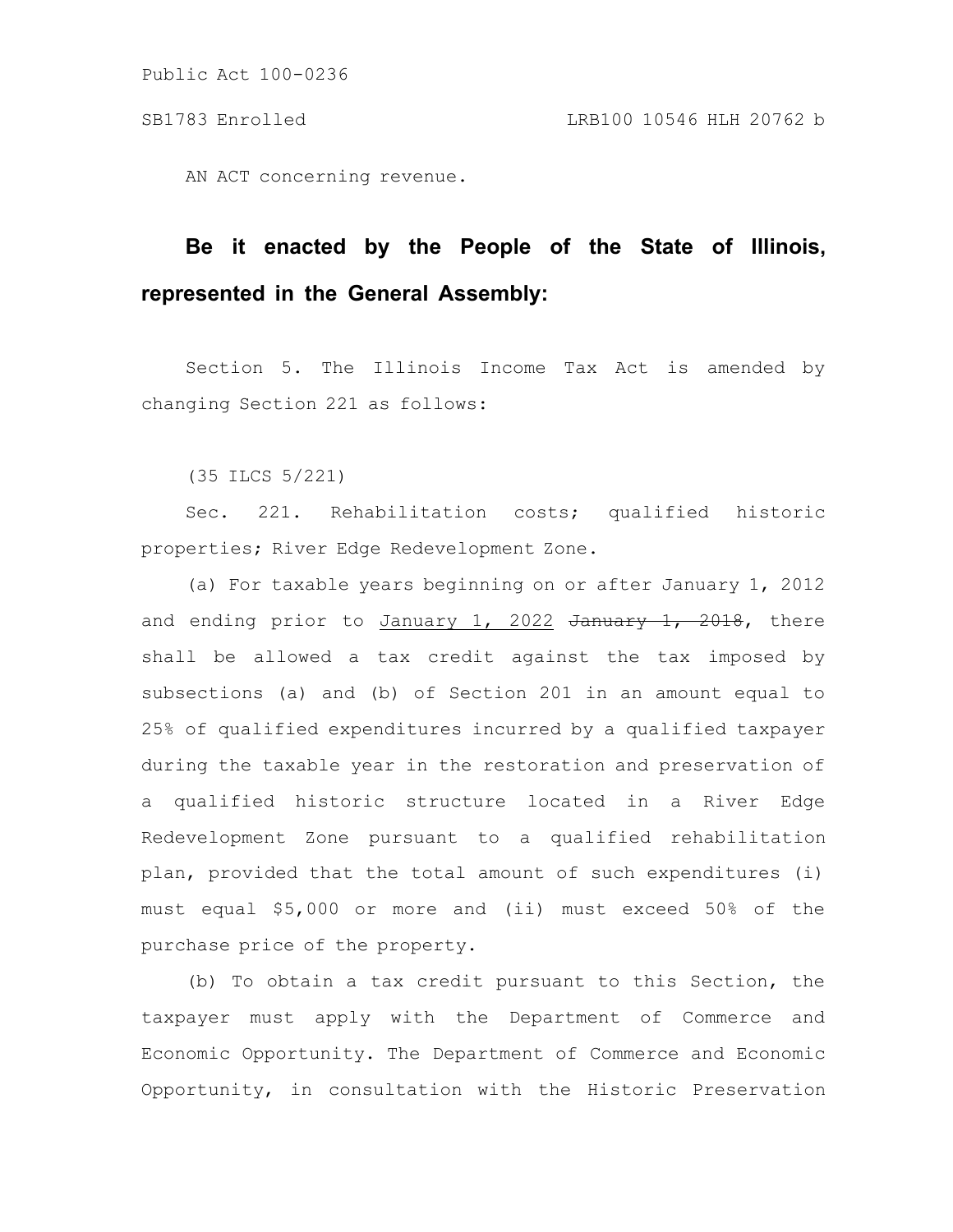Agency, shall determine the amount of eligible rehabilitation costs and expenses. The Historic Preservation Agency shall determine whether the rehabilitation is consistent with the standards of the Secretary of the United States Department of the Interior for rehabilitation. Upon completion and review of the project, the Department of Commerce and Economic Opportunity shall issue a certificate in the amount of the eligible credits. At the time the certificate is issued, an issuance fee up to the maximum amount of 2% of the amount of the credits issued by the certificate may be collected from the applicant to administer the provisions of this Section. If collected, this issuance fee shall be deposited into the Historic Property Administrative Fund, a special fund created in the State treasury. Subject to appropriation, moneys in the Historic Property Administrative Fund shall be evenly divided between the Department of Commerce and Economic Opportunity and the Historic Preservation Agency to reimburse the Department of Commerce and Economic Opportunity and the Historic Preservation Agency for the costs associated with administering this Section. The taxpayer must attach the certificate to the tax return on which the credits are to be claimed. The Department of Commerce and Economic Opportunity may adopt rules to implement this Section.

(c) The tax credit under this Section may not reduce the taxpayer's liability to less than zero.

(d) As used in this Section, the following terms have the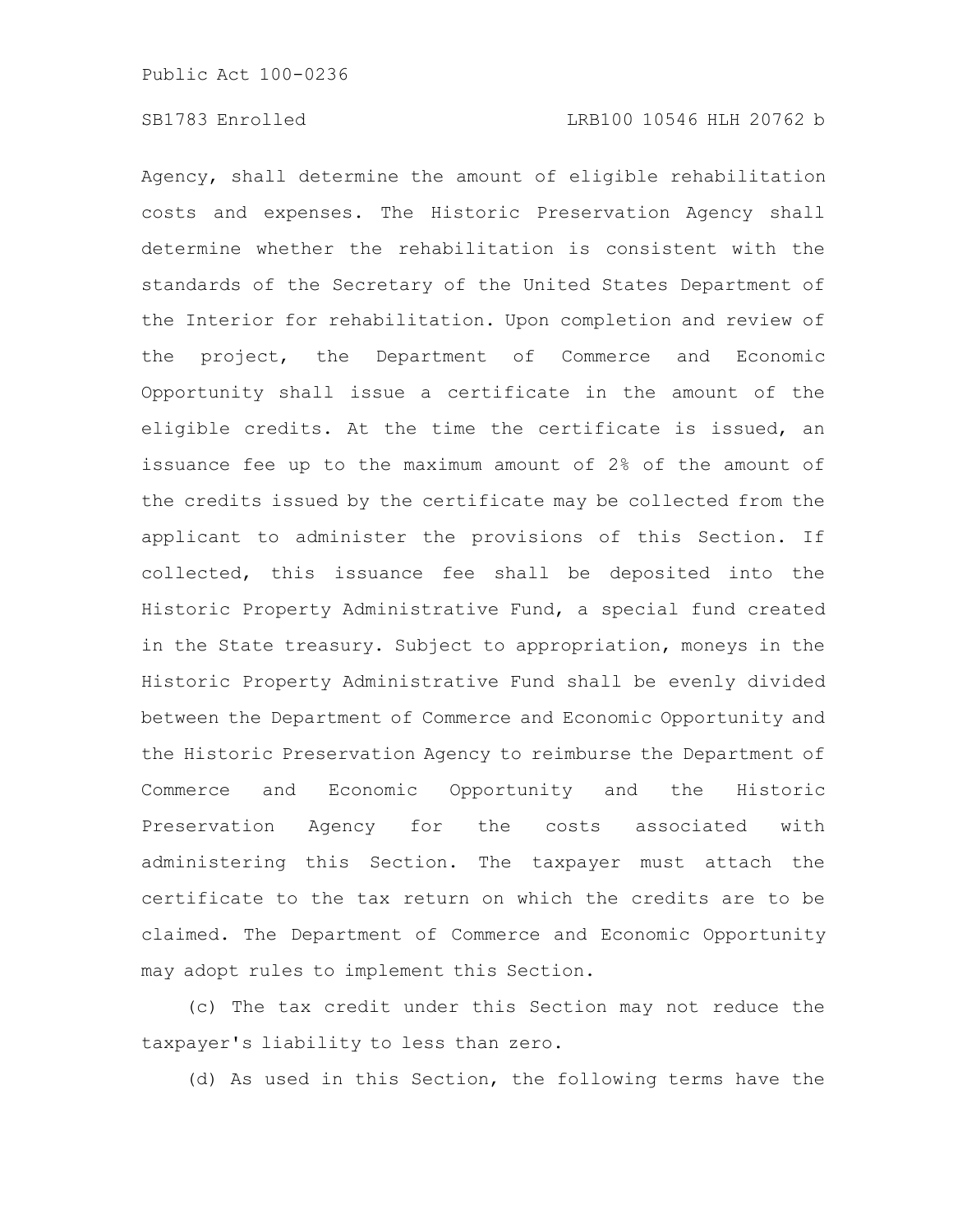following meanings.

"Qualified expenditure" means all the costs and expenses defined as qualified rehabilitation expenditures under Section 47 of the federal Internal Revenue Code that were incurred in connection with a qualified historic structure.

"Qualified historic structure" means a certified historic structure as defined under Section 47 (c)(3) of the federal Internal Revenue Code.

"Qualified rehabilitation plan" means a project that is approved by the Historic Preservation Agency as being consistent with the standards in effect on the effective date of this amendatory Act of the 97th General Assembly for rehabilitation as adopted by the federal Secretary of the Interior.

"Qualified taxpayer" means the owner of the qualified historic structure or any other person who qualifies for the federal rehabilitation credit allowed by Section 47 of the federal Internal Revenue Code with respect to that qualified historic structure. Partners, shareholders of subchapter S corporations, and owners of limited liability companies (if the limited liability company is treated as a partnership for purposes of federal and State income taxation) are entitled to a credit under this Section to be determined in accordance with the determination of income and distributive share of income under Sections 702 and 703 and subchapter S of the Internal Revenue Code, provided that credits granted to a partnership, a